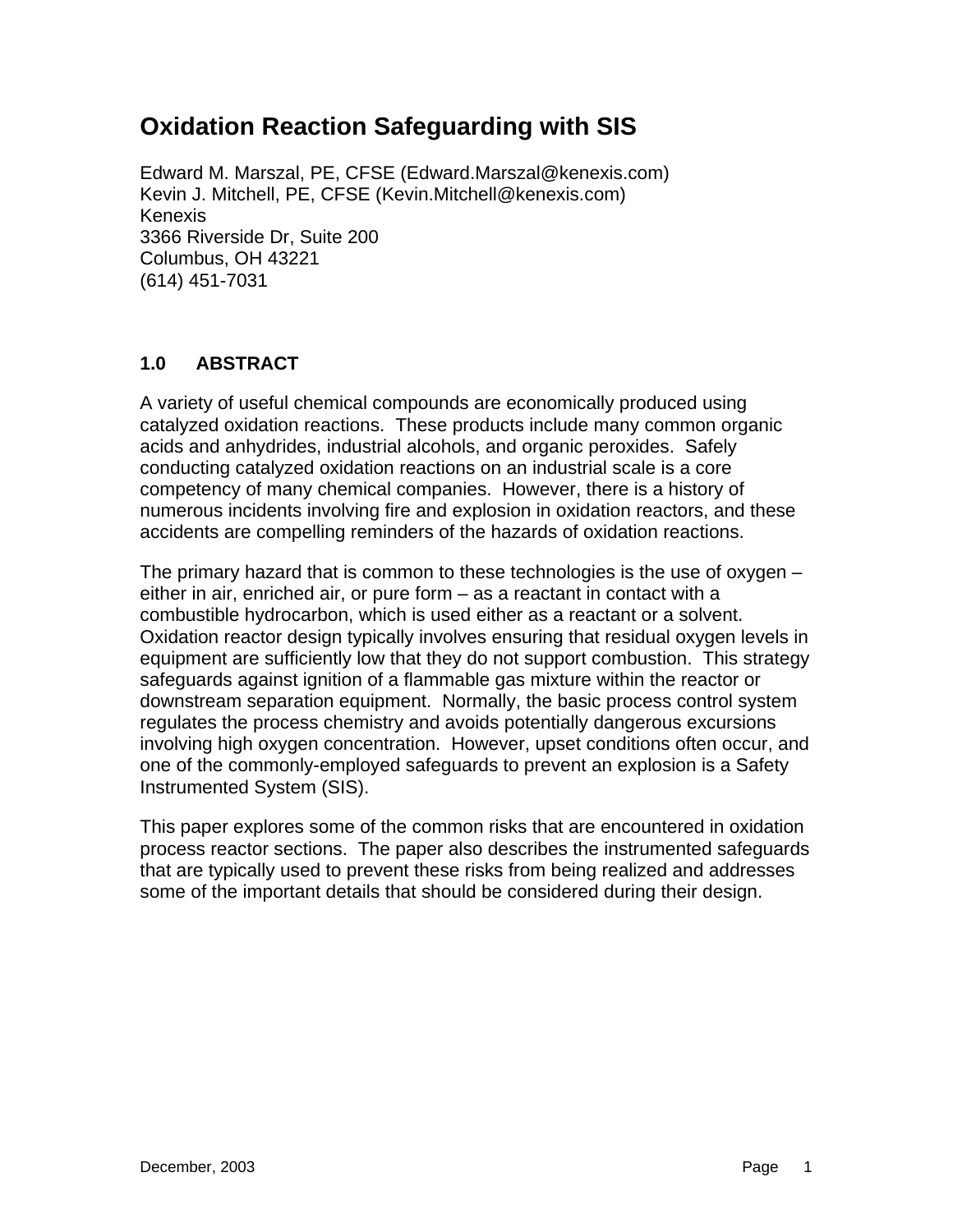# **1.0 INTRODUCTION**

Catalyzed oxidation reactions allow for a variety of useful chemical compounds to be economically produced. These products<sup>1</sup> include many common organic acids and anhydrides, industrial alcohols, and organic peroxides, as shown below.

- Terephthalic Acid (PTA)
- Isophthalic Acid (PIA)
- Phthalic Anhydride
- Adipic Acid
- Maleic Anhydride
- Phenol / Cumene Hydroperoxide (CHP)
- Butandiol, 1,4-
- Acrylonitrile
- Ethylene Oxide

Safely conducting catalyzed oxidation reactions on an industrial scale is a core competency of many chemical companies. However, there is a history of numerous incidents involving fire and explosion in oxidation reactors, and these accidents are compelling reminders of the hazards of oxidation reactions. Loss of control of an oxidation reaction can result a reactor explosion, with the potential for worker injury, significant environmental and property damage.

The primary hazard that is common to these technologies is the use of oxygen – either in air, enriched air, or pure form – as a reactant in contact with a combustible hydrocarbon, which is either as a reactant or a solvent. Oxidation reactor design typically involves ensuring that residual oxygen levels in equipment are sufficiently low that they do not support combustion. This strategy safeguards against ignition of a flammable gas mixture within the reactor or downstream separation equipment. Normally, the basic process control system regulates the process chemistry and avoids potentially dangerous excursions involving high oxygen concentration. However, upset conditions often occur, and one of the commonly-employed safeguards to prevent an explosion is a Safety Instrumented System (SIS).

The purpose of the SIS is to automatically return the process to a safe state when pre-determined safety conditions have been violated. They are often referred to as emergency shutdown systems, or safety interlock systems. ISA 84 defines a SIS as "a system composed of sensors, logic solvers, and final control

 $\overline{a}$ 

 $1$  This abbreviated list of substances was generated using catalyzed oxidation reactions was generated by reviewing the licensed processes shown in the Petrochemical Processes Special Report section of the March 2003 Edition of *Hydrocarbon Processing* Magazine. The list presented here is only intended to give a small example of the numerous catalyzed oxidation reactions utilized the in the chemical processing industries.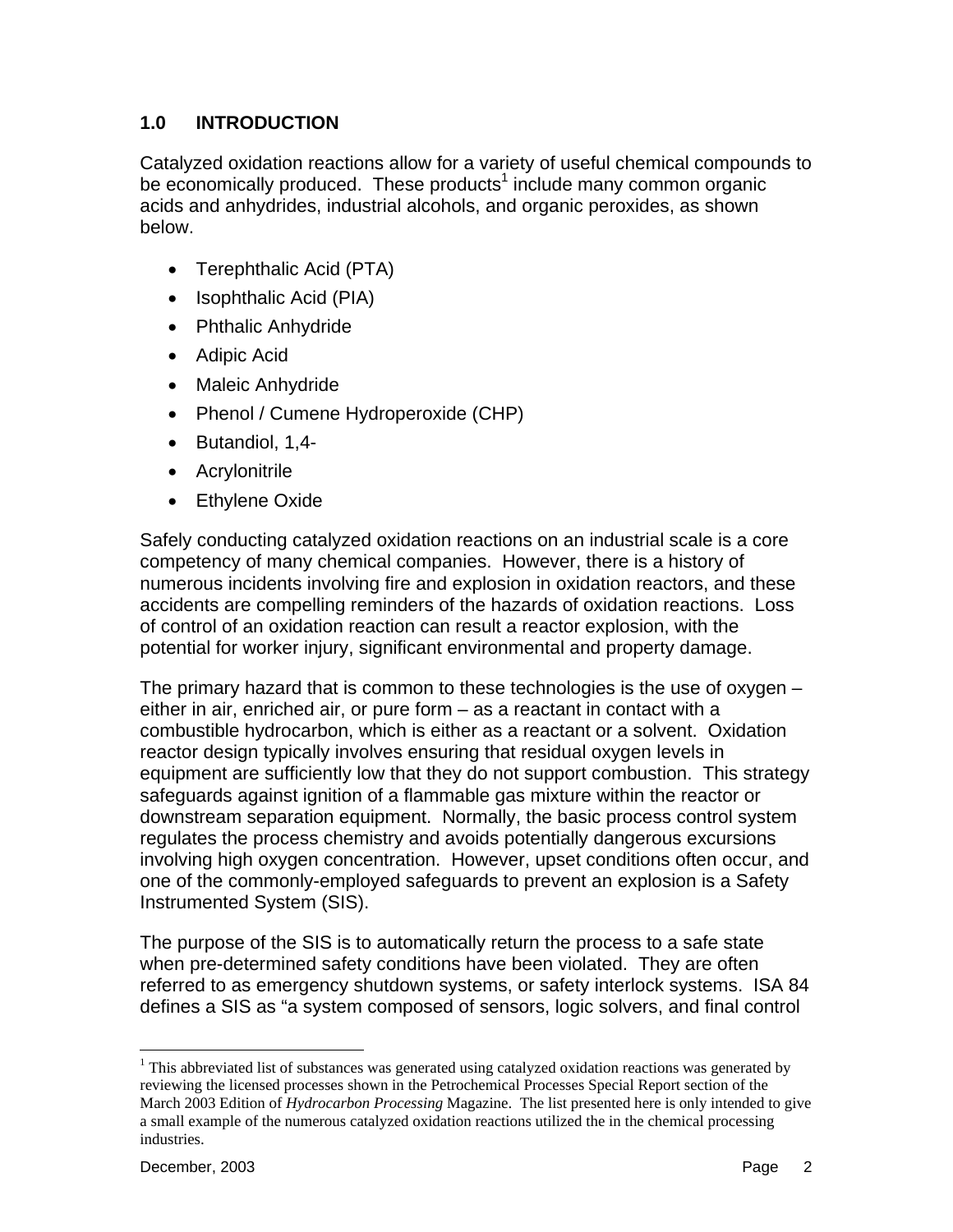elements for the purpose of taking a process to a safe state when predetermined conditions are violated".

Design of SIS for oxidation reactor safety is governed, in part, by recent industry consensus standards from ISA and IEC. $^2$  These standards employ a performance-oriented approach in that they allow each individual company to define performance goals based on achieving a required amount of risk reduction rather than prescribing the hardware design of the SIS. Exida has performed numerous conceptual design projects involving SIS for oxidation reactors. This paper will illustrate some of the common Safety Instrumented Functions (SIF) used in oxidation reactor technology and illustrates practical application of the ISA and IEC standards.

# **2.0 GENERAL PROCESS DESCRIPTION**

Commercial catalyzed oxidation reactions can take a number of forms. The primary difference between reaction types is the phase of the hydrocarbon reactant and the phase and type of catalyst used in the reaction. This white paper will focus on reactions where the hydrocarbon reactant (and reaction products) is in the liquid phase, and the catalyst for the reaction is also a liquid.

*Figure 1* presents a typical process flow for the reaction section of a plant that employs a catalyzed oxidation reaction. The process mainly consists of a reactor vessel with an agitator. In some cases, the reactor may be jacketed to maintain the temperature of the reaction mixture.

**Figure 1 – Typical Configuration of Process Section of Oxidation Process** 



<sup>2</sup> Instrumentation, Systems, and Automation Society (ISA), ANSI/ISA S84.01, *Application of Safety Instrumented Systems for the Process Industry*, 1996. International Electrotechnical Commission (IEC), IEC 61508, *Functional Safety of electrical/electronic/programmable electronic safety-related systems*, First Edition, 1998. IEC 61511, *Functional Safety: Safety Instrumented Systems for the Process Sector*, FDIS, 2001.

1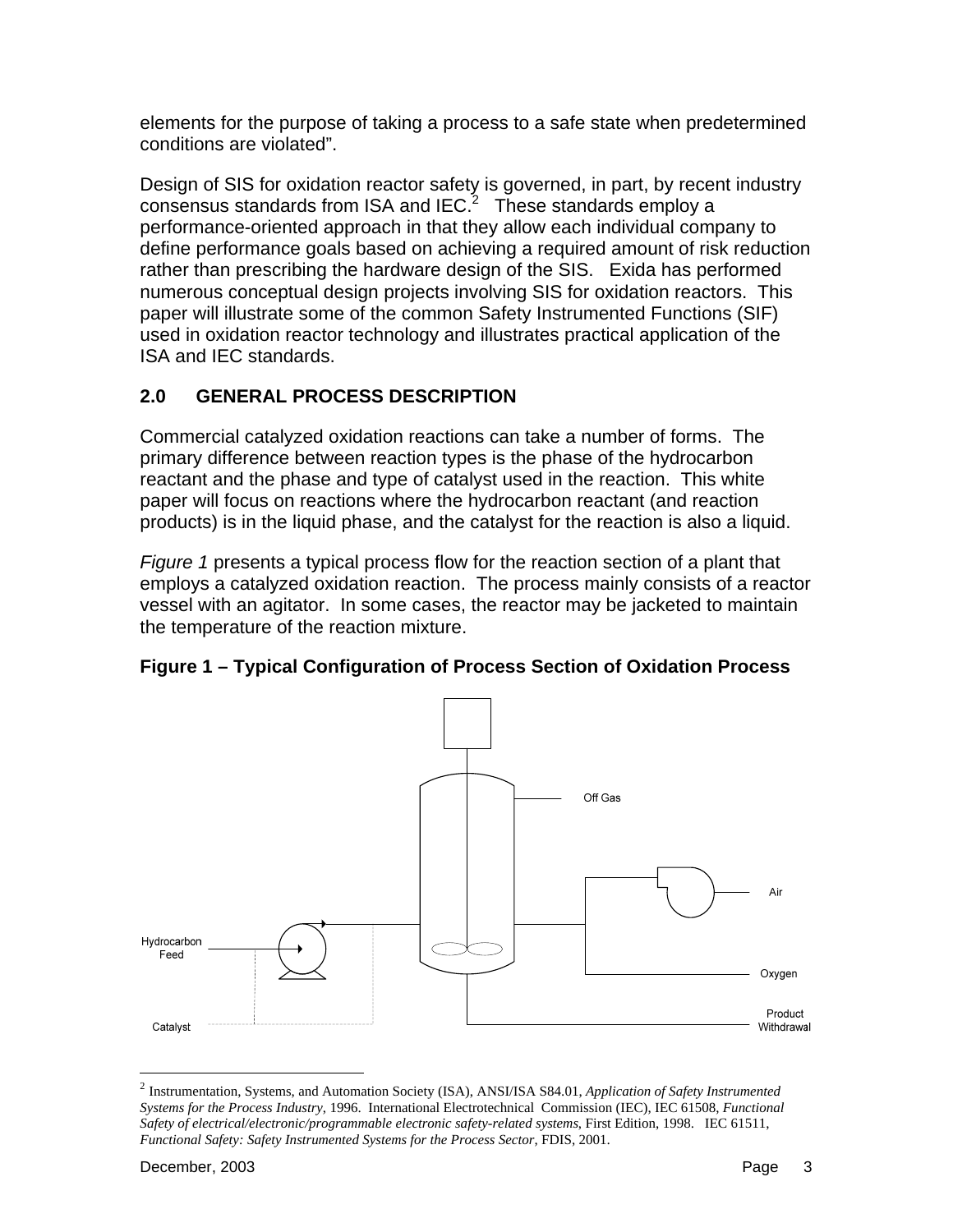The reactor is typically fed with two streams, the oxygen containing stream and the hydrocarbon stream. The oxygen containing stream varies, depending on process, from pure air to pure oxygen. When air is used, the air is typically compressed and fed into the reactor under pressure. In some cases, air is "spiked" with pure oxygen to make the reaction conditions more favorable. In other cases, the reaction is run using pure (chemical grade) oxygen.

The hydrocarbon feed is typically pumped into the reactor from a feed surge drum or feed mix tank. The liquid catalyst is either added directly to the feed mix in the feed mix tank, or continuously metered into the reaction vessel, sometimes through a separate process connection.

The reaction off gas is a combination of unreacted hydrocarbon feed, inert materials in the hydrocarbon feed, nitrogen (from the air feed), and a small amount of unreacted oxygen. The product is typically withdrawn in the liquid phase along with excess hydrocarbon feed materials and catalyst.

The reaction occurs in the liquid phase. The air and oxygen feed is injected into the liquid full portion of the reactor, which is agitated. The combination of agitation injection of gases acts to partially fluidize the reaction bed. The reaction is conducted using excess hydrocarbon feed in order to limit the amount of unreacted oxygen leaving with the off gas. The reaction can occur in either a continuous process or a batch operation.

# **3.0 PROCESS HAZARDS**

The primary hazard involved in the reaction section (and downstream separation equipment) is the potential for the occurrence of flammable mixtures of hydrocarbon and oxygen occurring in the process equipment. If a source of ignition is put in contact with any flammable mixture that might be generated in the process, the result could be a fire or explosion.

The desired reaction in virtually all of the commercial oxidation processes are catalyzed to allow the creation of a valuable and desired product. In addition to use of the proper catalyst, the desired reaction path may also depend on appropriate temperature, pressure, and bed fluidization (mixing) in the reaction vessel. If all of these conditions are not present in the reactor system there is a potential for the desired reaction to fail to occur. This will then result in unreacted oxygen and hydrocarbon accumulating in a potentially flammable mixture in the reactor vapor space, and downstream equipment.

If a flammable mixture develops outside of the liquid reaction mixture inside the reaction vessel, ignition will lead to the uncatalyzed and undesired side reaction where oxygen and the hydrocarbon combust to form carbon dioxide, carbon monoxide, water, and various other reaction products. This undesired side reaction proceeds very rapidly and very exothermically given that a flammable mixture is present. The reaction will likely result in an explosion in the vessel where the reaction occurs, or loss of containment and a potential fireball if a fire occurs in the vessel instead of a sudden explosion.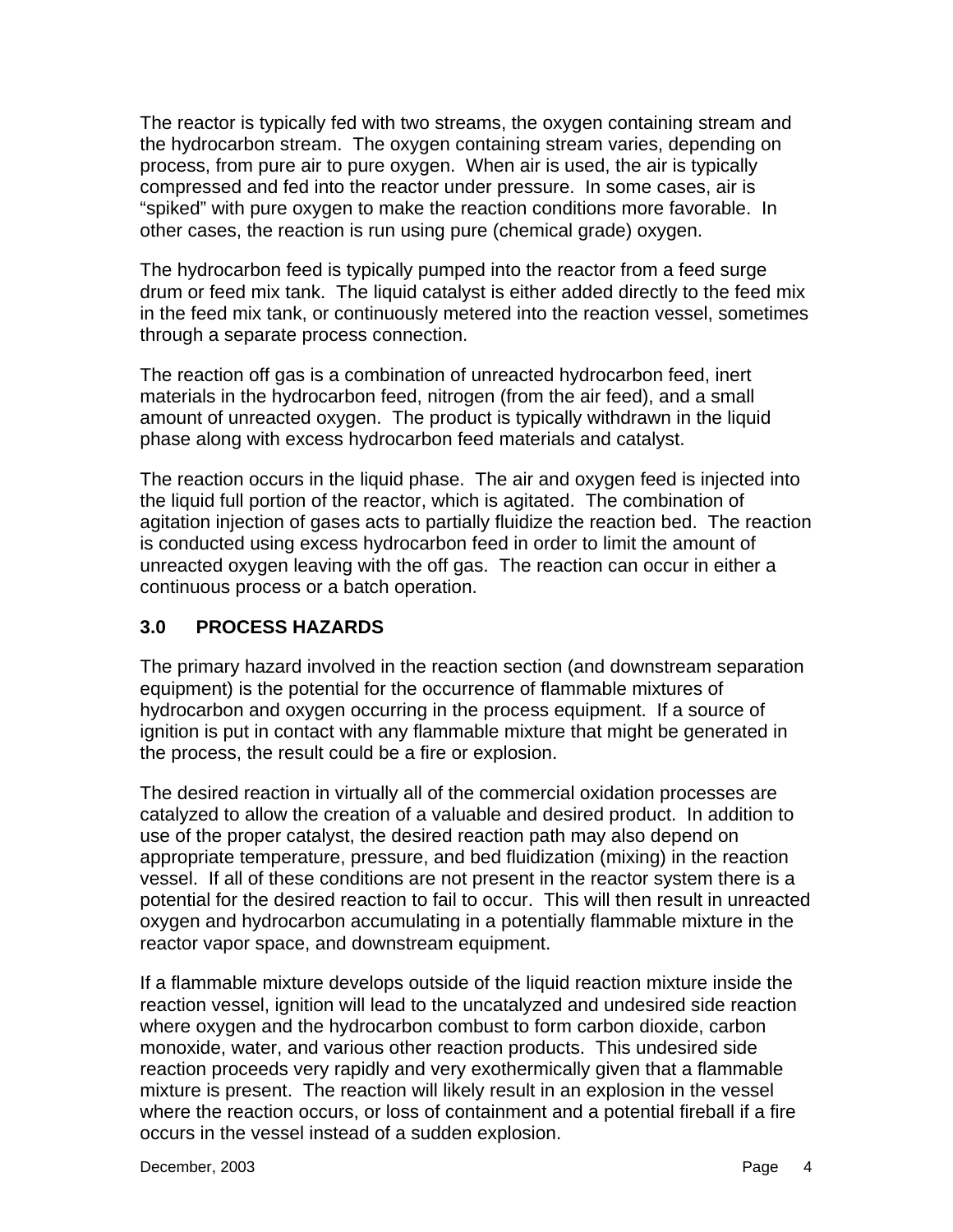# **4.0 INCIDENT CASE HISTORIES**

## *1969 explosion in a Reactor Producing an Organic Acid*

This operation involved a batch oxidation reaction. After the reactor was charged, air was introduced to begin the reaction. Because a grossly insufficient amount of hydrocarbon reactant was charged to the reactor, the reaction terminated unexpectedly after only 10 minutes, at a time when air flow had been ramped up to a maximum rate. As the reaction died off, oxygen concentration in the vent system began to rise rapidly. At the same time the temperature of the batch decreased because the reaction had stopped producing heat. Both conditions resulted in the vapors in the reactor vent entering the flammable operating region. The explosion caused extensive damage to the reactor and associated equipment.

#### *1973 explosion in a Cumene Oxidation Reactor*

Enriched air was being used to oxidize cumene to produce phenol. The plant had experienced plugging in the air distribution header to the oxidation reactor. These deposits were removed by flushing liquid back from the reactor through the header. During this procedure air flow had to be positively isolated. On the day of the incident two valves were left partially open in the air header. Enriched air entered the pipe and reacted with the hydrocarbon liquid. The pipe ruptured and ignited immediately, creating a massive fire that destroyed the entire plant.

# *1974 explosion in a Reactor Producing an Organic Acid*

This oxidation reactor system involved continuous feed of catalyst to control the reaction. On the day of the incident, the reaction was proceeding normally, when it was discovered that the catalyst flow had been interrupted. An operator was sent to investigate and found that a manual block valve had been closed on the catalyst addition system. By the time the problem was corrected, the reaction had died off and oxygen levels were rapidly climbing in the reactor overhead system. The explosion blew off the vapor outlet line from the reactor and damaged associated piping.

#### *1982 explosion in a Reactor Producing an Organic Acid*

This batch oxidation reactor system used the concentration of oxygen in the overhead as read by analyzers as a key parameter in determining when a reaction had terminated. Increasing oxygen concentration in the overhead system indicated that the hydrocarbon reactant had been completely oxidized. On the day of the incident, operators were having problems with the oxygen analyzers causing them to periodically give a false high oxygen spike and subsequently cause the reactor to suddenly shutdown. During an attempt to restart the reaction, operators disabled the oxygen analyzers. Operators were being taxed with other operational problems in downstream separation equipment at the time the explosion occurred. It turned out that because the oxygen analyzers had been disabled, the control system did not terminate air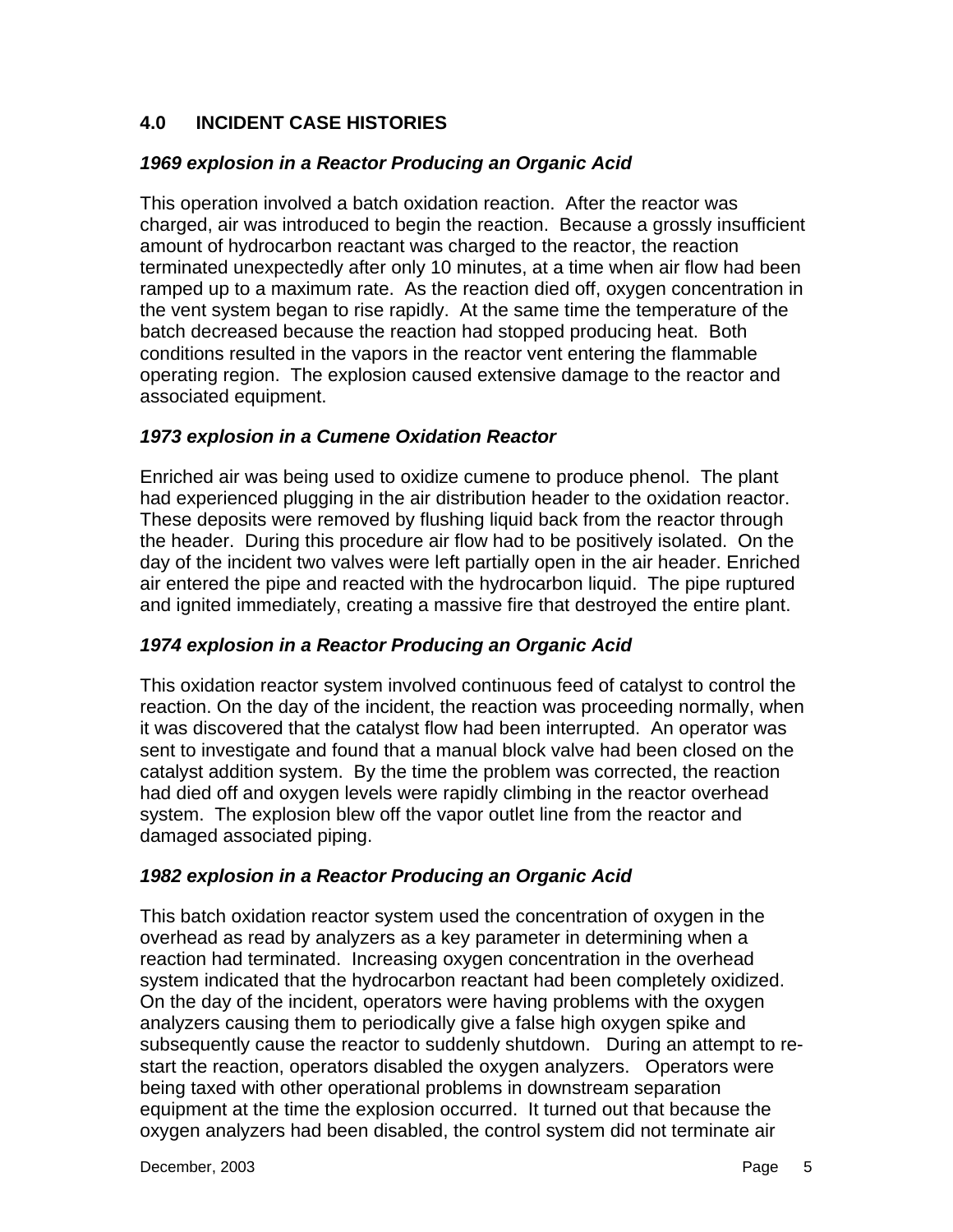flow to the reactor when the reaction had been completed. Minor damage to reactor equipment resulted from this explosion.

## *1983 explosion in a Reactor Producing an Organic Acid*

During the day prior to the explosion, an operational problem resulted in the reactor being put in a hot hold condition. Air was isolated from the reactor and its contents were kept hot in anticipation of a reactor restart. Over many hours, air slowly leaked into the reactor past the air isolation valve, which was either leaking or left slightly open. Oxygen concentration built up in the reactor's vapor space, but this remained undetected. An explosion occurred, which was relieved through the reactor's emergency pressure relief device.

### *1987 explosion in a Reactor Producing an Organic Acid*

During the initiation of the batch reaction, operating conditions (temperature and pressure) drifted into the flammable operating region. Operators activated an inert gas dilution system in an attempt to re-establish the reaction. They also disabled the oxygen analyzers which would have shutdown the reactor on high oxygen concentration. However, operators were unable to re-establish temperature and pressure control within normal operating limits. Less than 10 minutes after the start of the reaction, an explosion occurred, resulting in major damage to the reactor vessel, and its associated instrumentation.

#### *1995 explosion in a Reactor Producing an Organic Acid*

A leak in an air line internal to the oxidation reactor occurred. This allowed air to directly enter the reactor's vapor space and bypassed the air sparging system at the bottom of the reactor. A fire in the vapor space broke out immediately, and this actually depleted the concentration of oxygen in the overhead system. Reactor temperature measurements shot up rapidly. Within minutes overhead piping on the reactor failed due to overtemperature. The reactor contents were ejected under pressure and extensive fire damage resulted from this incident.

#### *1999 explosion in an Air Line to an Oxidation Reactor*

An operational upset occurred in a reactor producing an organic acid. Solvent from the reactor back-flowed into an air feed line due to problems maintaining the required differential pressure between the air line (normally higher pressure) and the reactor (normally lower pressure). On subsequent re-start of the reactor, enriched air was introduced into the feed line which started oxidation and combustion reactions with the solvent contained in the line. Field operators noticed the air feed line was glowing "cherry red". Within seconds, the line failed and a large fireball erupted.

#### *2000 explosion in an Ethylene Oxide Manufacturing Plant*

An explosion and fire occurred in the ethylene oxide manufacturing unit. Problems with an oxygen analyzer resulted in a decision to disable the device.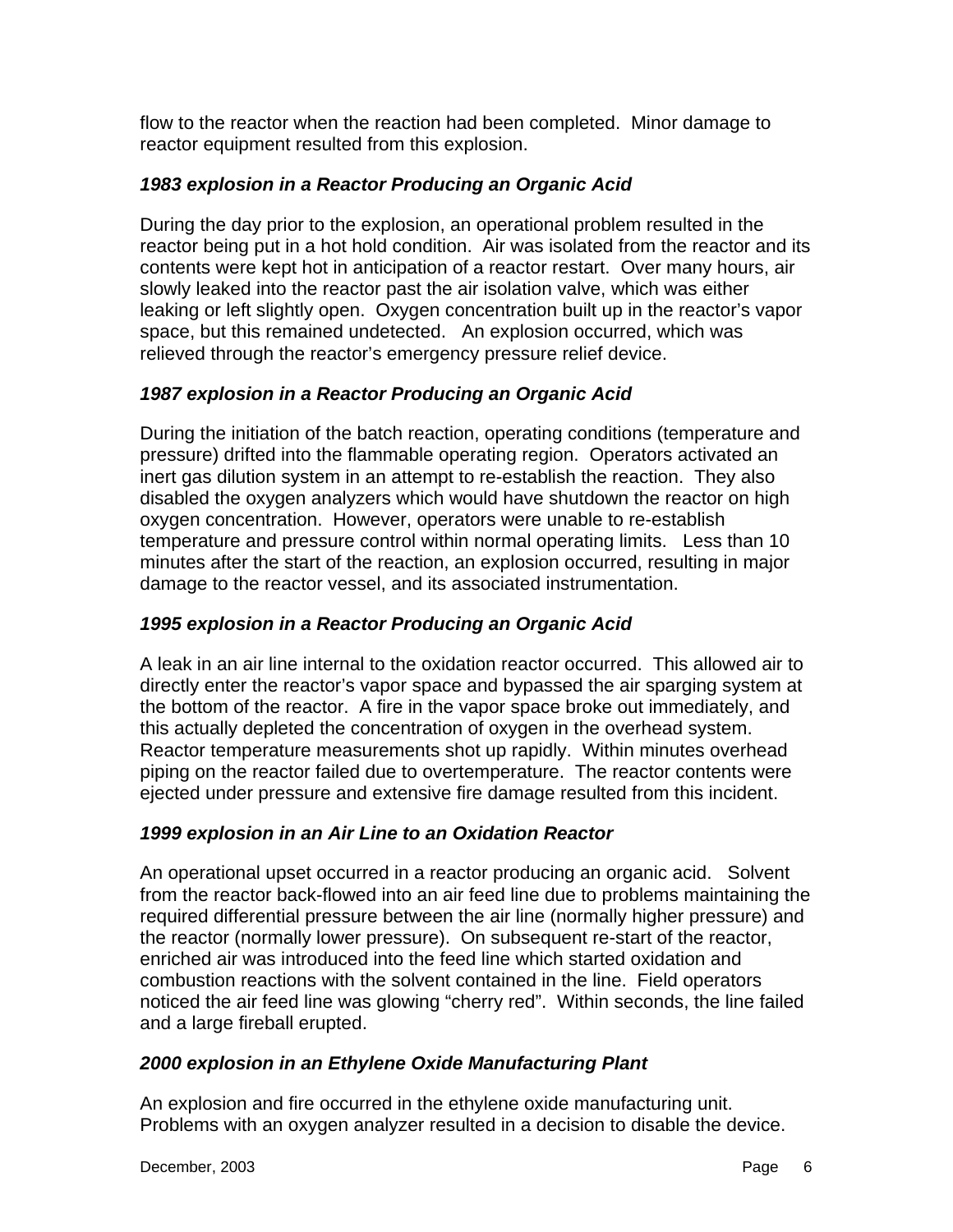This key safeguard normally monitored residual oxygen concentration in the process. Over a period of time oxygen concentrations increased above safe operating limits. Subsequently a detonation occurred resulting in extensive damage to the plant.

#### *Lessons Learned*

These case histories emphasize several key lessons which have been learned from oxidation reactor accidents, including:

- **Ensure that residual oxygen concentrations are**  $-$  **at all times**  $-$  **well** outside the flammable operating region.
- Ensure that the oxidation reactor is shutdown and air isolated upon detection of high residual oxygen concentration.
- Use pressure and temperature measurements to predict an approach to a flammable operating condition and initiate a reactor shutdown.
- Ensure operating pressures are maintained that do not allow flammable or combustible materials to backflow into air feed lines to the reactor.

These lessons bring the topic of Safety Instrumented Systems to the forefront of the discussion on how to design and operate oxidation reactors safely.

# **5.0 SAFETY FUNCTIONS**

Safe operation of oxidation reactors is primarily achieved through careful control of the reactor operating conditions. The temperature and pressure of the reaction, along with the oxygen concentration in the vent system will determine whether the system is within the flammable operating region or outside (i.e., either fuel rich or fuel lean). At any given time, the operator must ensure that the process is not entering in the flammable region or even approaching it. This is often accomplished by either monitoring oxygen concentration in the process directly, through oxygen analyzers, or predicting a potentially flammable condition by using a combination of pressure and temperature measurements.

The basic process control system (BPCS) regulates normal process behavior. The normal operating conditions are set such that they are well outside the flammable region and they typically use a robust safety factor to ensure a wide margin of safety (See Figure 1). Safety critical alarms are set such that when process conditions deviate from normal operating ranges, operators have ample opportunity to intervene and correct the abnormal situation. Exida's experience in oxidation reaction technology shows that in most cases, operator intervention is successful in terminating a reaction before dangerous operating conditions develop.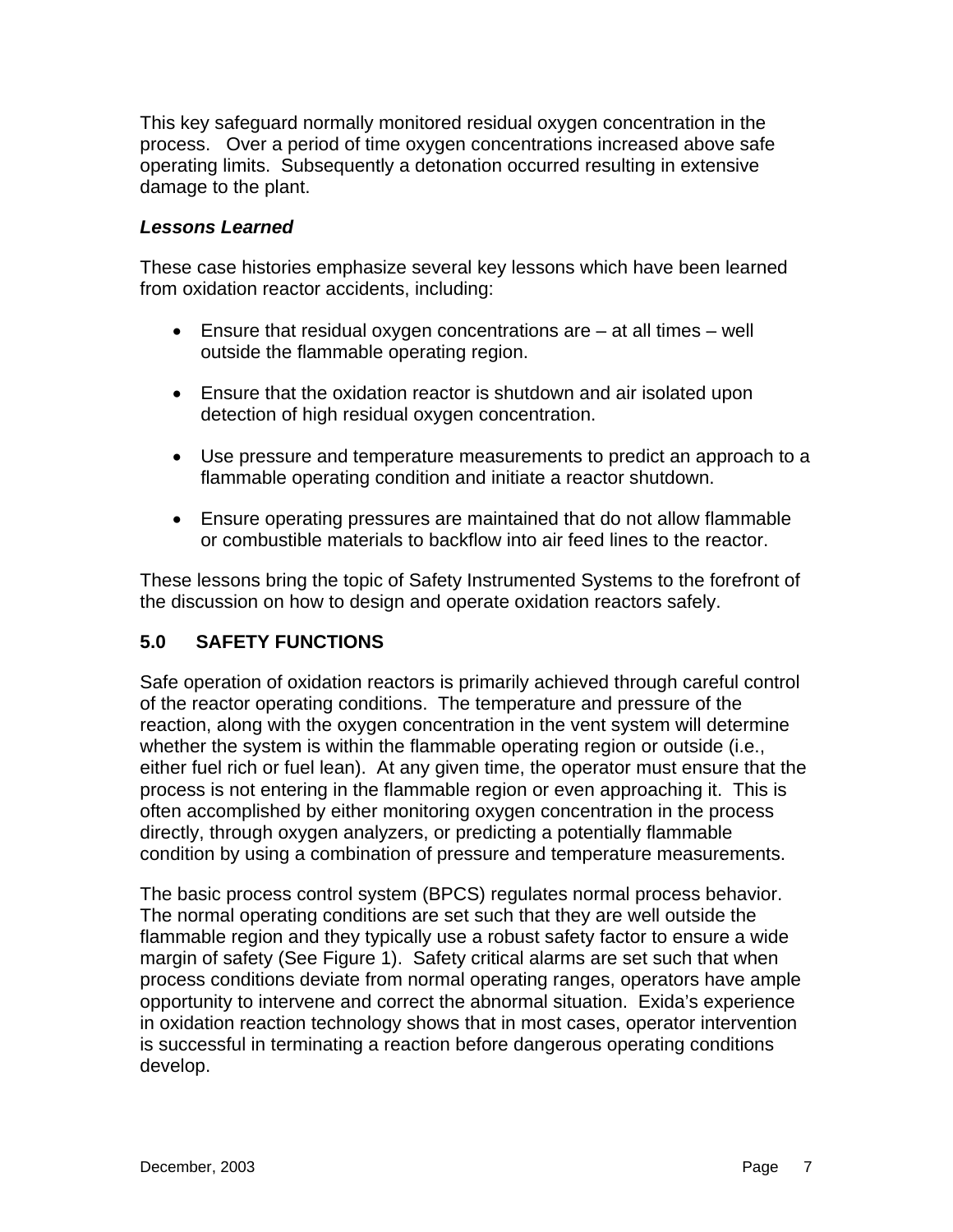

However, many companies who conduct oxidation reactions have adopted a philosophy that operator intervention alone is not a sufficient safeguard. This best-practice philosophy dictates that when certain pre-defined safety conditions are violated, control is taken away from the operator by the SIS, and the process is immediately brought to a safe state in an orderly manner. A logic solver, such as an industrial safety-rated Programmable Logic Controller (PLC), is used to continuously monitor process variables and initiate a safe shutdown. This logic solver is usually separate from the BPCS.

An oxidation reaction system will typically have between 5 and 15 Safety instrumented Functions. A safety instrumented function (SIF) is a set of specific actions to be taken when specific safety limits have been violated, and thereby will move the process from a potentially unsafe state to a safe state. On the other hand, a Safety Instrumented System (SIS) is the collection of equipment (sensors, logic solver, and final control elements) used to perform the SIF. Multiple SIF are often implemented in a single, complex SIS. Using the perspective of a Safety PLC, there can be many individual SIF that are executed in that single Safety PLC.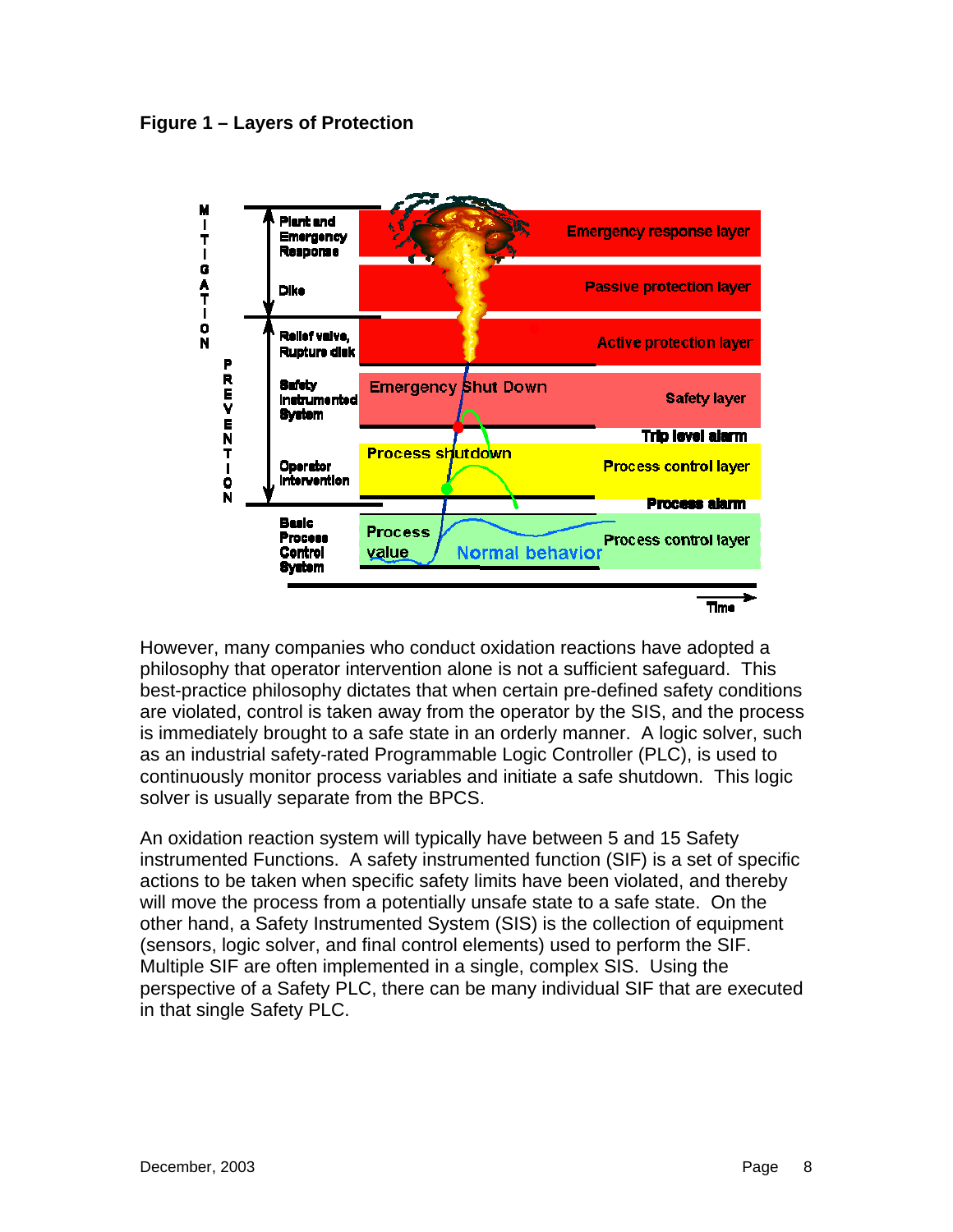Some of the typical SIF found in oxidation reactors are shown in Table 1:

**Table 1 – Safety Instrumented Functions** 

| <b>Item</b> | <b>Description</b>                                                                                                                           | <b>Inputs</b>                             | <b>Outputs</b>                                                |
|-------------|----------------------------------------------------------------------------------------------------------------------------------------------|-------------------------------------------|---------------------------------------------------------------|
|             | SIF-01 High oxygen concentration in<br>oxidation reactor overhead causes<br>reactor shutdown                                                 | O <sub>2</sub> Analyzers                  | <b>Air Isolation Valves Closed</b><br>(Double Block and Seal) |
|             | SIF-02 Oxidation reactor low temperature<br>or high pressure indicates<br>approach to flammability limit and<br>initiates a reactor shutdown | Reactor Temp.<br><b>Reactor Press.</b>    | Air Isolation Valves Closed<br>(Double Block and Seal)        |
|             | SIF-03 Oxidation reactor fire (as indicated<br>by high reactor temperature)<br>initiates a reactor shutdown                                  | Reactor Temp.                             | Air Isolation Valves Closed<br>(Double Block and Seal)        |
|             | SIF-04 Low differential pressure between<br>air header and oxidation reactor<br>initiates a reactor shutdown                                 | Differential Press.<br><b>Transmitter</b> | Air Isolation Valves Closed<br>(Double Block and Seal)        |

Additional SIF are typically used when enriched air is used in the reaction. The objective of these additional SIF is to ensure that oxygen concentration in the enriched air header does not exceed a certain pre-defined safe operating limit.

#### **6.0 SIS IMPLEMENTATION**

The ISA and IEC consensus standards guide the user in ensuring that highavailability safety systems are designed, installed, operated, and maintained in a manner that will promote ongoing integrity of plant operations. The performanceoriented nature of the standards allows for flexibility in implementing an approach that fits within a company's overall risk management framework, but it also requires a fundamental understanding of what SIS are required to do, and how well they need to perform to adequately manage risk.

An effective SIS design only begins with defining the Safety Instrumented Functions for the oxidation process. Establishing the key performance measurement for a SIF is the next step in the safety lifecycle shown in Figure 2. This is known as the Safety Integrity Level (SIL).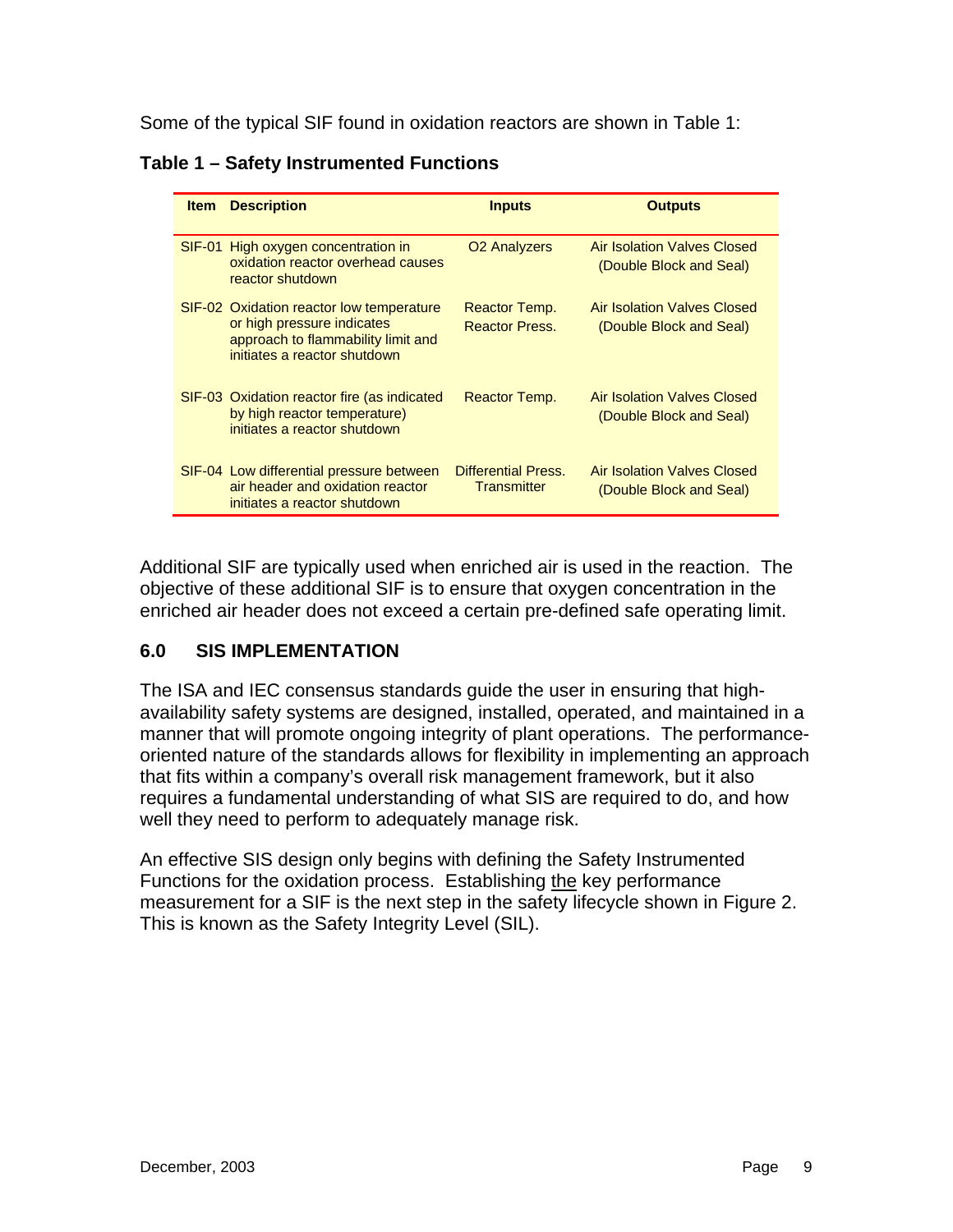**Figure 2 – Safety Lifecycle** 



Companies are now specifying Safety Integrity Levels (SIL) based on the amount of risk reduction that is required to achieve a tolerable risk level. The SIS is then designed to meet or exceed this level of performance. The SIL represents the amount of risk reduction that is required from a Safety Instrumented Function (SIF), and it is categorized based on the average Probability of Failure on Demand ( $PFD<sub>ava</sub>$ ) as shown in Table 2.

**Table 2 – Safety Integrity Levels** 

| Safety<br>Integrity<br>Level | <b>Probability of failure</b><br>on demand<br>(Demand mode of operation) | Risk<br><b>Reduction</b><br>Factor |
|------------------------------|--------------------------------------------------------------------------|------------------------------------|
| SIL <sub>4</sub>             | 0.001% to 0.01%                                                          | 100,000 to<br>10,000               |
| SIL <sub>3</sub>             | $0.01\%$ to $0.1\%$                                                      | 10,000 to 1,000                    |
| SIL <sub>2</sub>             | $0.1\%$ to $1\%$                                                         | 1,000 to 100                       |
| SIL <sub>1</sub>             | 1% to $10\%$                                                             | 100 to 10                          |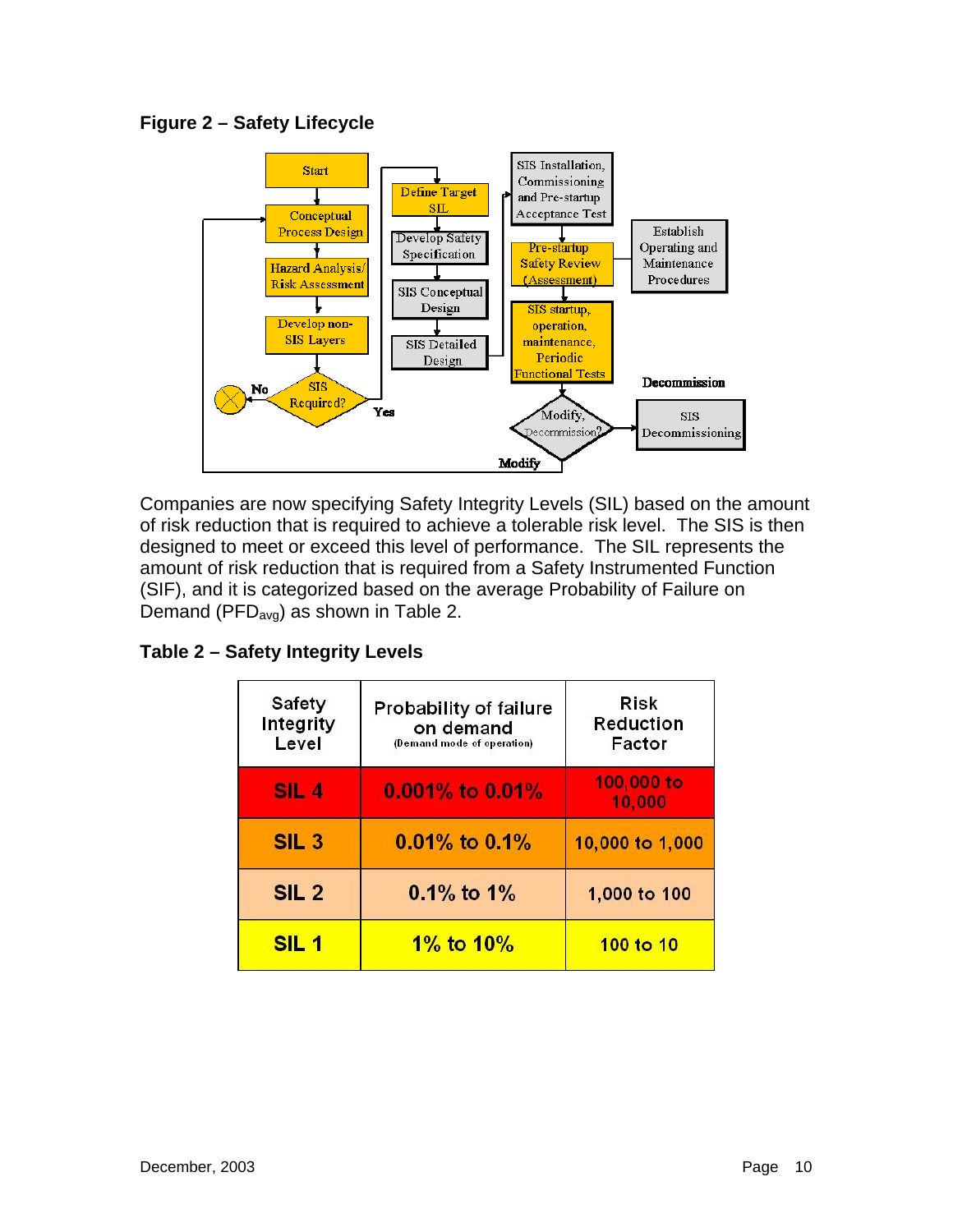The actual Safety Integrity Level that is selected for each SIF has an enormous impact on the design and testing requirements. Some of the most significant impacts are exhibited in the following areas:

- *Architecture*  A SIL1 design can usually be achieved using a single input / single output. However, if a SIL 2 or higher is required, a fault tolerant design may need to be employed, such as 1-out-of-2 (1oo2) voting on redundant oxygen analyzers. While this fault tolerance can result in significant improvements in Probability of Failure on Demand (and thus the achieved SIL level), it also can also significantly increase the frequency on nuisance trips due to instrumentation failures. A robust design must meet the required SIL as well as minimize the likelihood of a nuisance trip. Requiring a Safety Function to meet a SIL 3 requirement is possible, but often cost prohibitive.
- *Testing*  Air isolation valves in a SIS normally remain energized for very long periods of time before a demand is placed upon them, when they are required to quickly de-energize and to isolate the process. This results in an situation where an effective test of the SIS is the only way to ensure that a component has not failed in such a way that will defeat the entire system. More frequent testing decreases the probability that the system will fail when a demand is placed upon it. A higher Safety Integrity Level will often result in a requirement to test the system more often. Scheduling and completing this testing can be problematic for plants that have large on-stream times.

In addition to the quantitative requirements of ISA 84.01, the standard also lists a number of design criteria that must be considered and specified. These items include such considerations as:

- Tightness of shutoff
- Failure characteristics upon loss of utility (e.g., fail-open or fail-closed valves)
- Response time
- Required diagnostics, etc.

# **7.0 CONCLUSION**

The historical record of accidents involving oxidation reactions is compelling evidence that process safety should not be taken lightly in such systems. Most of these accidents have occurred as the result of undesired high levels of oxygen in areas where oxygen is not desired, resulting in flammable atmospheres. In many cases, the risk posed by these hazards is reduced through the use of Safety Instrumented Systems. Some typical safety instrumented functions of oxidation reactors might include: